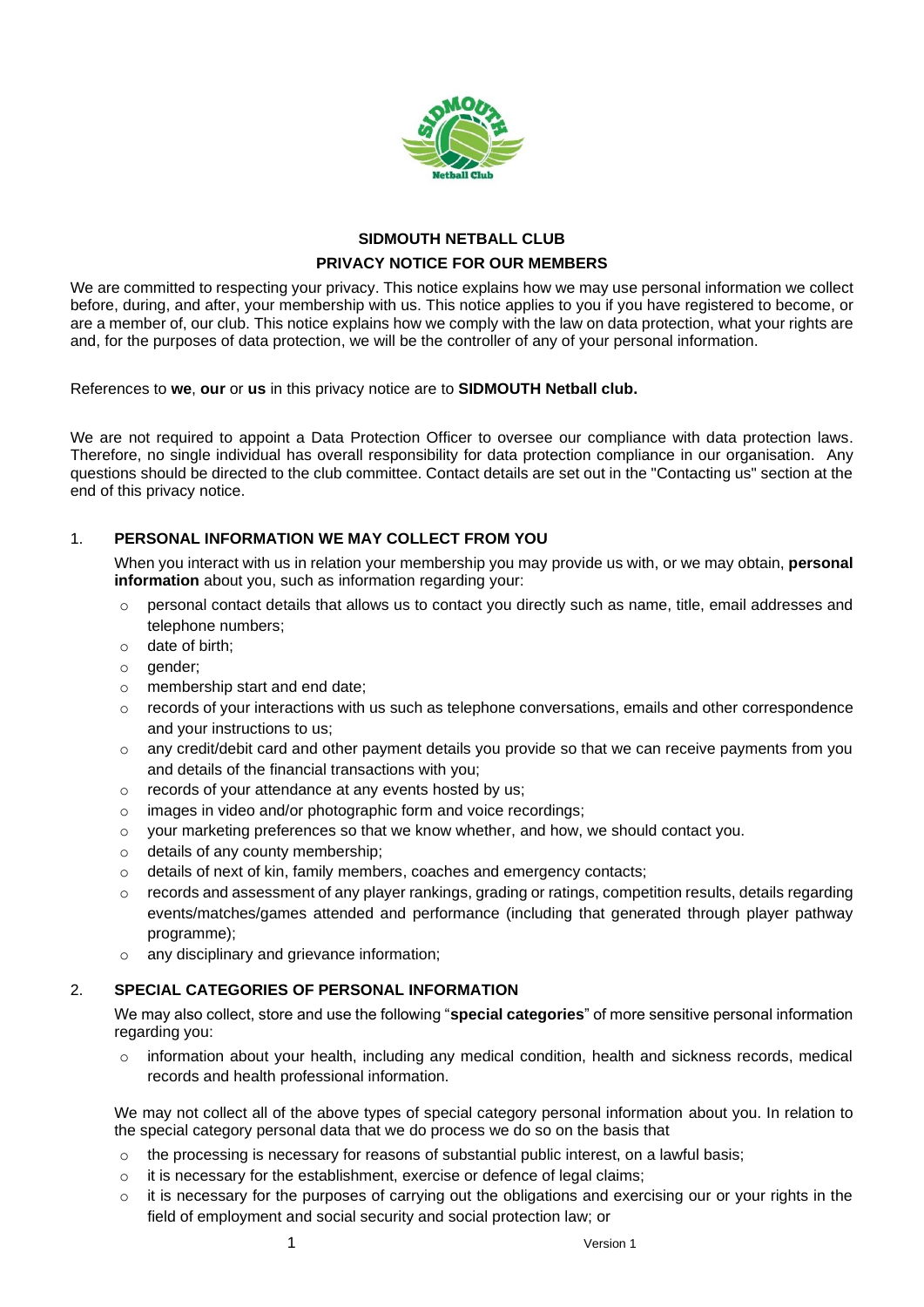o based on your explicit consent.

In the table below we refer to these as the "special category reasons for processing of your personal data".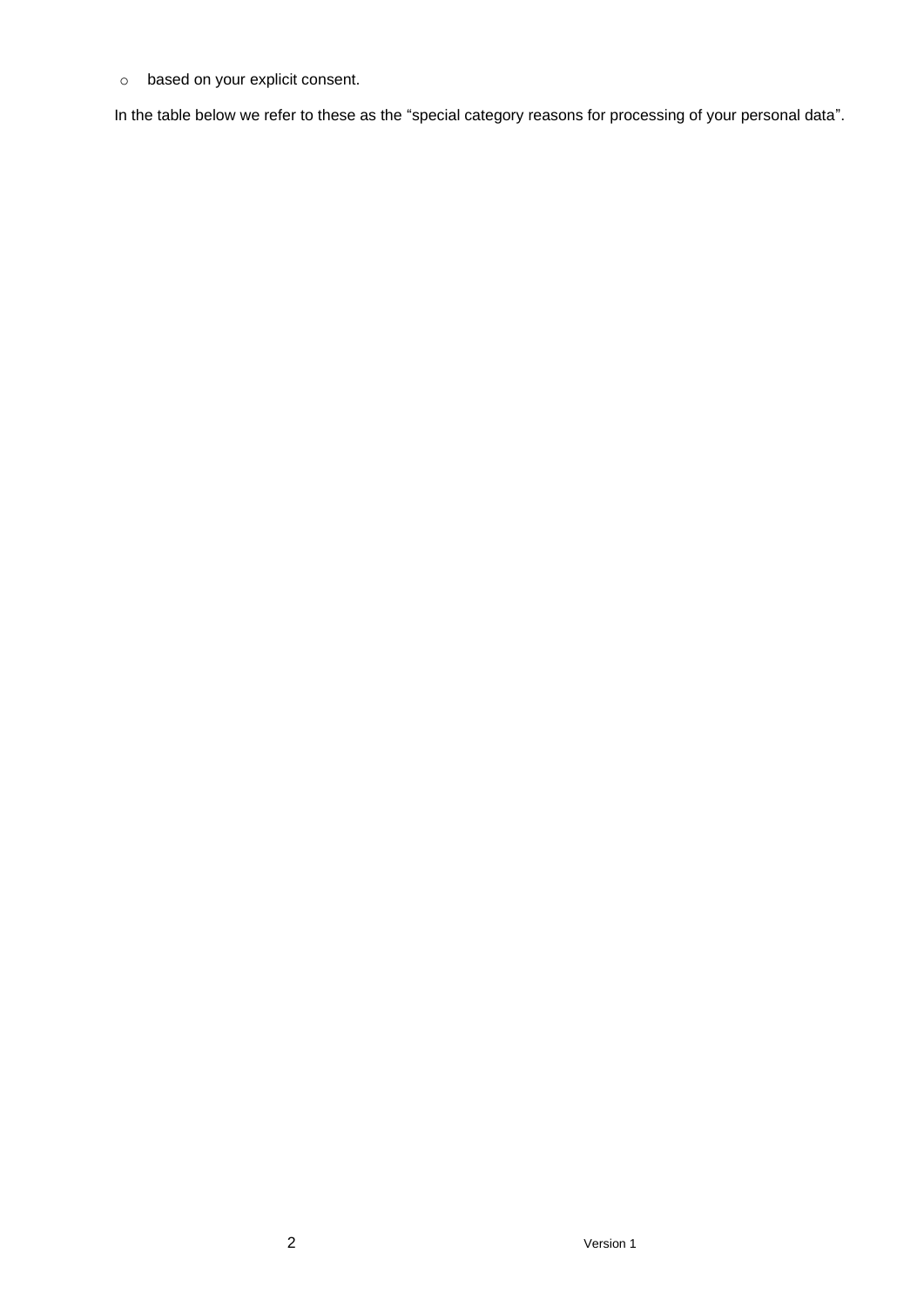| <b>Purpose</b>                                                                                                                                                                                                                                           | <b>Personal information</b>                                                                                                                                 | <b>Lawful basis</b>                                                                                                                                                                                                                                                                                                                                                                                                                                                                                                                                                                                                             |
|----------------------------------------------------------------------------------------------------------------------------------------------------------------------------------------------------------------------------------------------------------|-------------------------------------------------------------------------------------------------------------------------------------------------------------|---------------------------------------------------------------------------------------------------------------------------------------------------------------------------------------------------------------------------------------------------------------------------------------------------------------------------------------------------------------------------------------------------------------------------------------------------------------------------------------------------------------------------------------------------------------------------------------------------------------------------------|
|                                                                                                                                                                                                                                                          | used                                                                                                                                                        |                                                                                                                                                                                                                                                                                                                                                                                                                                                                                                                                                                                                                                 |
| To administer any membership<br>you have with us and managing<br>our relationship with you,<br>including dealing with payments<br>and any support, service or<br>product enquiries made by you                                                           | All contact and<br>membership details,<br>transaction and payment<br>information, records of<br>your interactions with us,<br>and marketing<br>preferences. | This is necessary to enable us to properly<br>manage and administer your membership<br>contract with us.                                                                                                                                                                                                                                                                                                                                                                                                                                                                                                                        |
| To send you information which is<br>included within your membership<br>including details about,<br>competitions and events, and any<br>updates                                                                                                           | Contact and membership<br>details.                                                                                                                          | This is necessary to enable us to properly<br>manage and administer your membership<br>contract with us.                                                                                                                                                                                                                                                                                                                                                                                                                                                                                                                        |
| To send you other marketing<br>information we think you might<br>find useful or which you have<br>requested from us, including our<br>newsletters, information about<br>membership, events, products<br>and information about our<br>commercial partners | Contact details and<br>marketing preferences.                                                                                                               | Where you have given us your explicit consent<br>to do so.                                                                                                                                                                                                                                                                                                                                                                                                                                                                                                                                                                      |
| To answer your queries or<br>complaints                                                                                                                                                                                                                  | Contact details and<br>records of your<br>interactions with us                                                                                              | We have a legitimate interest to provide<br>complaint handling services to you in case<br>there are any issues with your membership.                                                                                                                                                                                                                                                                                                                                                                                                                                                                                            |
| <b>Retention of records</b>                                                                                                                                                                                                                              | All the personal<br>information we collect.                                                                                                                 | We have a legitimate interest in retaining<br>records whilst they may be required in relation<br>to complaints or claims. We need to retain<br>records in order to properly administer and<br>manage your membership and run our club<br>and in some cases we may have legal or<br>regulatory obligations to retain records.<br>We process special category personal data on<br>the basis of the "special category reasons for<br>processing of your personal data" referred to in<br>section 2 above.<br>For criminal records history we process it on<br>the basis of legal obligations or based on your<br>explicit consent. |
| The security of our IT systems                                                                                                                                                                                                                           | Your usage of our IT<br>systems and online<br>portals.                                                                                                      | We have a legitimate interest to ensure that<br>our IT systems are secure.                                                                                                                                                                                                                                                                                                                                                                                                                                                                                                                                                      |
| For the purposes of promoting the<br>club, our events and membership<br>packages.                                                                                                                                                                        | Images in video and/or<br>photographic form.                                                                                                                | Where you have given us your explicit consent<br>to do so.                                                                                                                                                                                                                                                                                                                                                                                                                                                                                                                                                                      |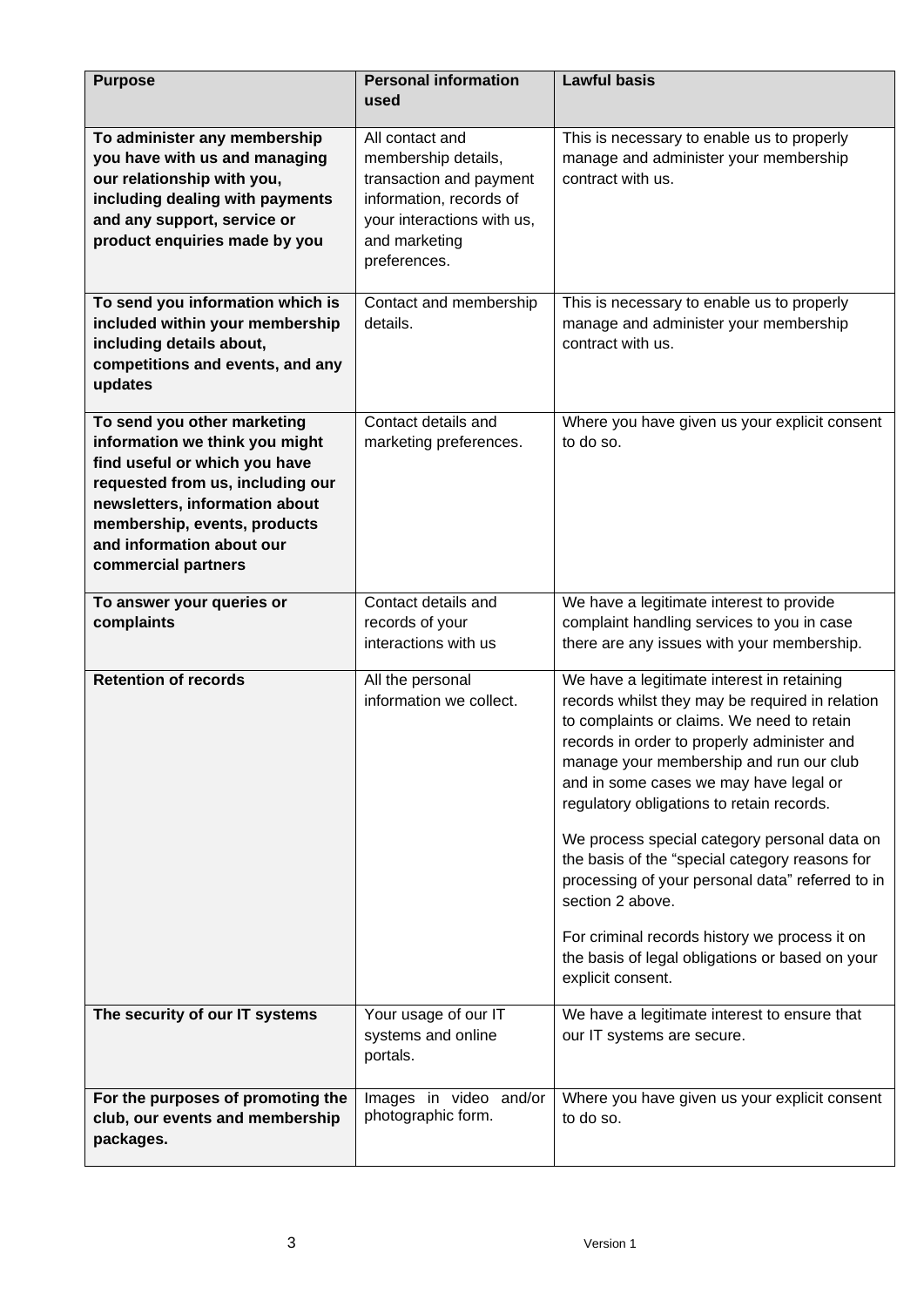| To administer your attendance at<br>any courses or programmes you<br>sign up to                                                                                                                                                                                                                                | All contact and<br>membership details,<br>transaction and payment<br>data.<br>Details of any county<br>membership and<br>performance data.                                     | This is necessary to enable us to register you<br>on to and properly manage and administer<br>your attendance on the course and/or<br>programme.                                                                                                                                                  |
|----------------------------------------------------------------------------------------------------------------------------------------------------------------------------------------------------------------------------------------------------------------------------------------------------------------|--------------------------------------------------------------------------------------------------------------------------------------------------------------------------------|---------------------------------------------------------------------------------------------------------------------------------------------------------------------------------------------------------------------------------------------------------------------------------------------------|
| To arrange for any trip or<br>transportation to and from an<br>event                                                                                                                                                                                                                                           | Identification documents<br>details of next of kin,<br>family members and<br>emergency contacts,<br>transaction and payment<br>information, health and<br>medical information. | This is necessary to enable us to make the<br>necessary arrangements for the trip and/or<br>transportation to an event.<br>We process special category personal data on<br>the basis of the "special category reasons for<br>processing of your personal data" referred to in<br>section 2 above. |
| To use information about your<br>physical or mental health<br>(including any injuries) or<br>disability status, to ensure your<br>health and safety and to assess<br>your fitness to participate in any<br>events or activities we host and to<br>provide appropriate adjustments<br>to our sports facilities. | Health and medical<br>information                                                                                                                                              | We process special category personal data on<br>the basis of the "special category reasons for<br>processing of your personal data" referred to in<br>section 2 above                                                                                                                             |
| To comply with legal obligations,<br>for example, regarding people<br>children<br>working<br>with<br>or<br>vulnerable adults to comply with<br>our safeguarding requirements                                                                                                                                   | Information<br>about<br>your<br>criminal convictions and<br>offences                                                                                                           | For criminal records history we process it on<br>the basis of legal obligations or based on your<br>explicit consent.                                                                                                                                                                             |

# 3. **WHERE WE COLLECT YOUR INFORMATION**

We typically collect personal information about our members when you apply to become a member of the club and complete our hard copy registration application form.

If you are providing us with details of referees, next of kin, beneficiaries, family members and emergency contacts they have a right to know, and to be aware of, how (and what) personal information we hold about them, how we collect it and how we use and may share that information. Please share this privacy notice with those of whom you feel are sufficiently mature to understand it. They also have the same rights as set out in the "**Your rights in relation to personal information**" section below.

# 4. **USES MADE OF THE INFORMATION**

The table above describes the main purposes for which we process your personal information, the categories of your information involved and our lawful basis for being able to do this.

For some of your personal information there will be a legal, contractual or other requirement or obligation for you to provide us with your personal information. If you do not provide us with the requested personal information we may not be able to admit you as a member, or we may not be able to properly perform our contract with you, or comply with legal obligations, and we may have to terminate your membership. For other personal information you may not be under an obligation to provide it to us, but if you do not provide it then we may not be able to properly perform our contract with you.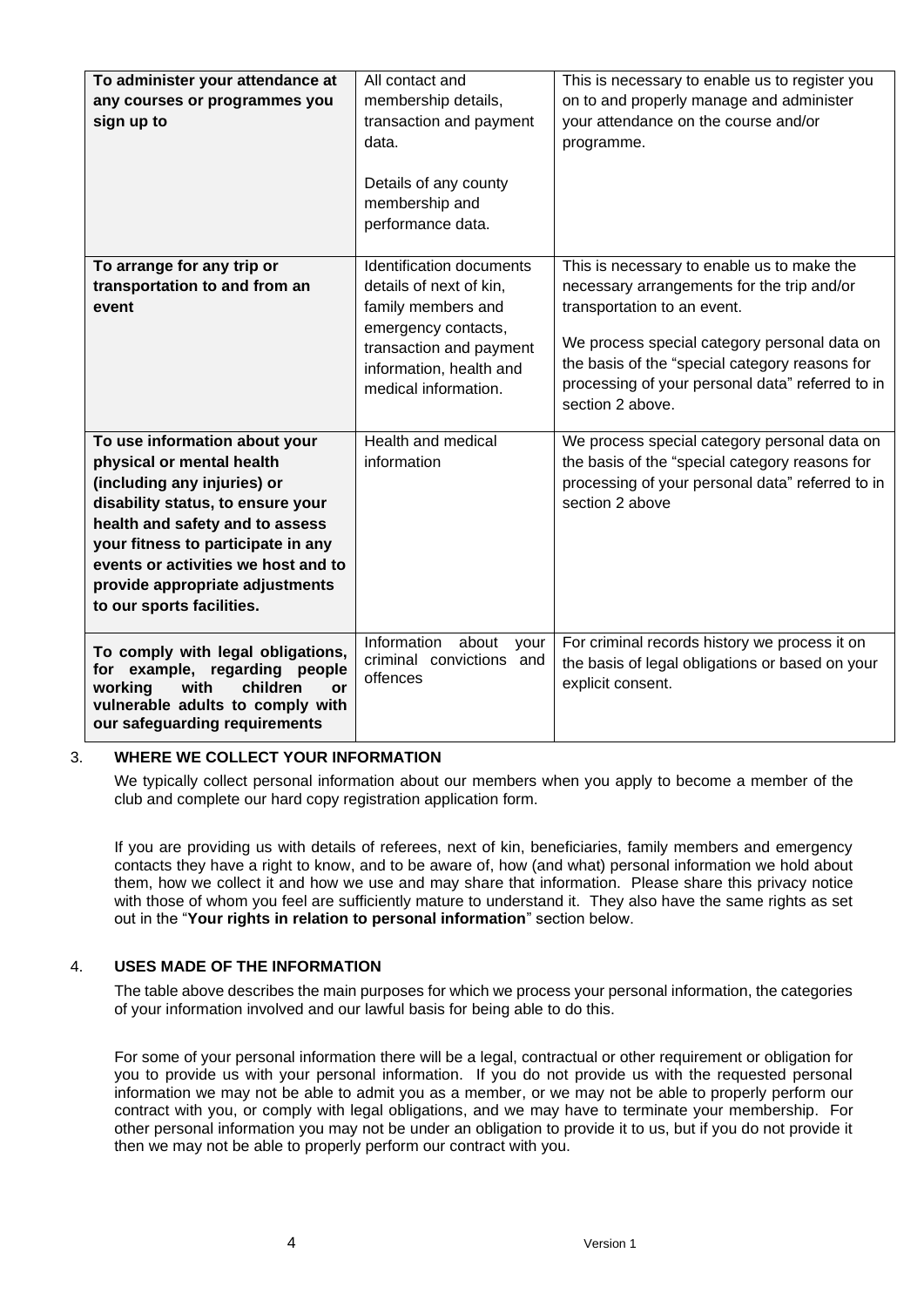Where you have given us your consent to use your personal information in a particular manner, you have the right to withdraw this consent at any time, which you may do by contacting us as described in the "Contacting us" section below.

Please note, however, that the withdrawal of your consent will not affect any use of the data made before you withdrew your consent and we may still be entitled to hold and process the relevant personal information to the extent that we are entitled to do so on bases other than your consent. Withdrawing consent may also have the same effects as not providing the information in the first place. For example, we may no longer be able to provide certain member benefits to you.

# 5. **DISCLOSURE OF YOUR PERSONAL INFORMATION**

We share personal information with the following parties:

- o **Any party approved by you.**
- o **To any governing bodies or regional bodies for the sports covered by our club:** to allow them to properly administer the sports on a local, regional and national level.
- o **The Government or our regulators**: where we are required to do so by law or to assist with their investigations or initiatives.
- o **Police, law enforcement and security services**: to assist with the investigation and prevention of crime and the protection of national security.

#### 6. **HOW LONG DO WE KEEP PERSONAL INFORMATION FOR?**

The duration for which we retain your personal information will differ depending on the type of information and the reason why we collected it from you. However, in some cases personal information may be retained on a long-term basis: for example, personal information that we need to retain for legal purposes will normally be retained in accordance with usual commercial practice and regulatory requirements. Generally, where there is no legal requirement we retain all physical and electronic records for a period 6 years after your last contact with us or the end of your membership. Exceptions to this rule are:

 $\circ$  Details regarding unsuccessful membership applicants where we hold records for a period of not more than 12 months;

It is important to ensure that the personal information we hold about you is accurate and up-to-date, and you should let us know if anything changes. For example if you change your phone number or email address. You can contact us by using the details set out in the "**Contacting us**" section below.

# 7. **YOUR RIGHTS IN RELATION TO PERSONAL INFORMATION**

You have the following rights in relation to your personal information:

- $\circ$  the right to be informed about how your personal information is being used:
- o the right to access the personal information we hold about you;
- $\circ$  the right to request the correction of inaccurate personal information we hold about you;
- $\circ$  the right to request the erasure of your personal information in certain limited circumstances;
- $\circ$  the right to restrict processing of your personal information where certain requirements are met;
- o the right to object to the processing of your personal information;
- $\circ$  the right to request that we transfer elements of your data either to you or another service provider; and
- $\circ$  the right to object to certain automated decision-making processes using your personal information.

You should note that some of these rights, for example the right to require us to transfer your data to another service provider or the right to object to automated decision making, may not apply as they have specific requirements and exemptions which apply to them and they may not apply to personal information recorded and stored by us. For example, we do not use automated decision making in relation to your personal data.